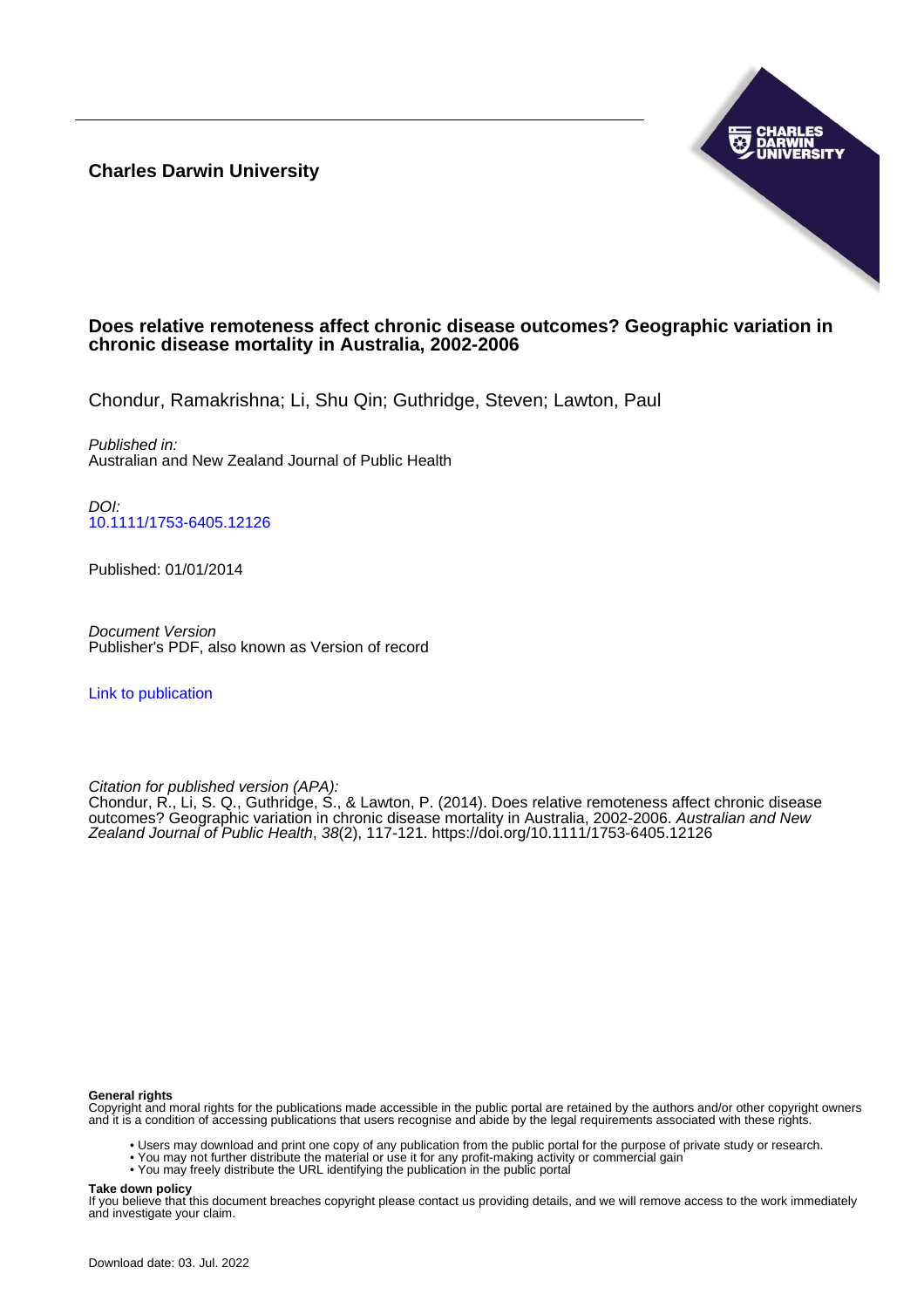# **Does relative remoteness affect chronic disease outcomes? Geographic variation in chronic disease mortality in Australia, 2002–2006**

**Ramakrishna Chondur,1 Shu Qin Li,1 Steven Guthridge,1-3 Paul Lawton4**

ecent studies have reported<br>differences in mortality outcomes<br>between remote and urban<br>populations,<sup>1-5</sup> with a correlation between ecent studies have reported differences in mortality outcomes between remote and urban increasing remoteness and excess deaths observed in both Australia and overseas.6-9 Some researchers have described the scale of discrepancies while others have examined the cause of the differences.5,10-13 Studies in Australia have also highlighted the substantial mortality burden attributable to socioeconomic inequality and proposed that this may, in part, be the result of inequality in the individual benefits of healthcare.14 Poorer health care access, health risk factors and environmental health hazards have been associated with increasing remoteness.4,7,8 An additional factor that may also explain poorer mortality outcomes for remote areas is the higher concentration of Indigenous people who, as a population, have poorer health outcomes including mortality.15-17 Among the Indigenous population, the association of mortality and remoteness has varied, with two studies reporting lower mortality in very remote areas,<sup>18,19</sup> while in Queensland, Indigenous death rates have recently been reported as higher in remote areas.20

Past studies investigating geographic remoteness and mortality have examined either Australia as a whole or selected states.5,10-12 In Australia, chronic diseases contribute significantly to premature mortality,21,22 but we know of no previous studies that have examined the six leading causes of chronic disease mortality across all

#### **Abstract**

**Objective**: To examine the variation of chronic disease mortality by remoteness areas of Australia, including states and territories.

**Methods***:* Australian Bureau of Statistics (ABS) death registration data, by Statistical Local Area (SLA), were used to identify chronic disease mortality by remoteness category for states and territories and Australia. The analysis used multiple cause of death for six common chronic diseases: diabetes, ischaemic heart disease, stroke, hypertension, chronic obstructive pulmonary disease and renal disease. ABS correspondence files were used to adjust the SLA level death records and population.

**Results***:* The chronic disease mortality rate for Australian residents living in a very remote area (512 per 100,000 persons) was respectively 1.3, 1.4, 1.5, and 1.6 times higher than Remote, Outer Regional, Inner Regional and Major Cities categories. This pattern was consistent for the two age groups of 35–64 years and 65 years and over, all six chronic diseases and all states and territories except Victoria.

**Conclusion and implications***:* This study shows that chronic disease mortality increases with increasing relative remoteness. The results highlight the importance and opportunity to redress poorer health outcomes for rural and remote area populations. The study is limited by absence of reliable Indigenous identification in national death data.

**Key words**: chronic disease, multiple cause of death, remoteness area, correspondence file, statistical local area

states and territories by relative remoteness. Further, in this study we examined national death registration data and dealt with data discrepancies associated with geographic boundary changes that occurred during the study period.

Historically, only underlying cause of death was available in death registration data although it is well documented that underlying cause of death alone underestimates the true burden of chronic disease mortality.9,23-25 More recent studies have used multiple causes of death, to more accurately estimate the impact of any one particular disease on mortality.<sup>24,26,27</sup> This study examined the variation in multiple cause mortality rates from chronic diseases by relative remoteness for Australia as a whole, and within each state and territory.

The study was approved by the Human Research Ethics Committee of the Northern Territory Department of Health and Menzies School of Health Research (HREC, 2011-1551).

- *2. Centre for Remote Health, Flinders University and Charles Darwin University*
- *3. Centre of Research Excellence in Rural and Remote Primary Health Care*
- *4. Menzies School of Health Research, Northern Territory*

**Correspondence to:** Mr Ramakrishna Chondur, Health Gains Planning Branch, Department of Health, PO Box 40596, Casuarina, Darwin, Northern Territory 0811; e-mail: ramakrishna.chondur@nt.gov.au

Submitted: April 2013; Revision requested: July 2013; Accepted: July 2013

The authors have stated they have no conflict of interest.

*Aust NZ J Public Health.* 2014; 38:117-21; doi: 10.1111/1753-6405.12126

*<sup>1.</sup> Health Gains Planning Branch, Department of Health, Northern Territory*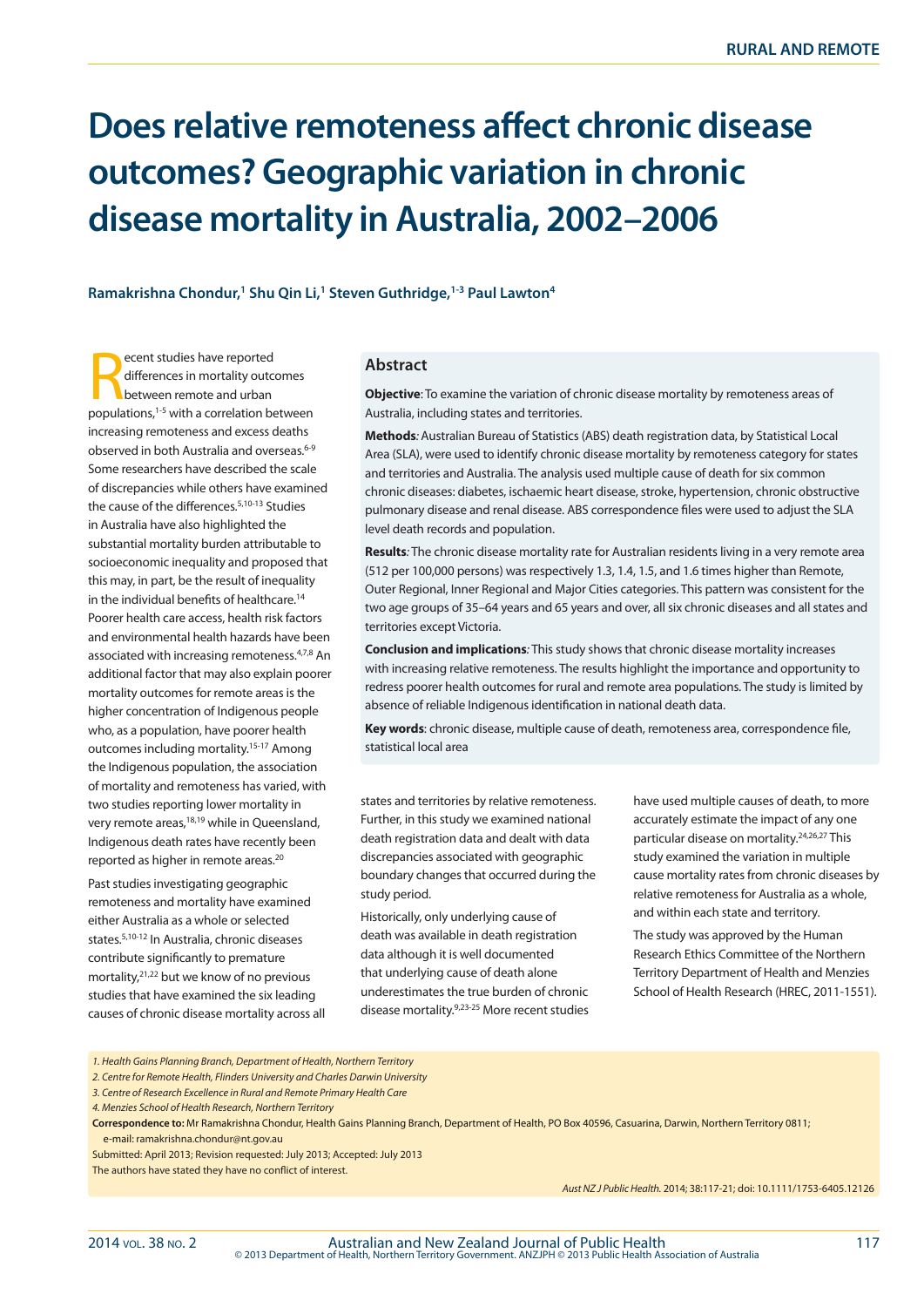### **Methods**

#### *Death data*

This study used Australian Bureau of Statistics (ABS) death registration data from 2002 to 2007 to identify deaths that occurred between 2002 and 2006 across all ages. The additional registration year (2007) allowed the inclusion of late registrations. Death registration data contains a deceased person's age; sex; usual residence coded to five-digit Statistical Local Area (SLA); and disease diagnosis codes for underlying cause of death and associated causes of death. The coding, completed by ABS, used the International Classification of Diseases, 10th Revision (ICD-10).28 Six common chronic diseases were included: diabetes (E10-E14); ischaemic heart disease (I20-I25); stroke (I60-I69); hypertension (I10); chronic obstructive pulmonary disease (J40-45, J47); and renal disease (N18-N19). Cases were selected using multiple causes of death (both underlying and associated causes) for the six chronic diseases.

In ABS death registration data, usual residence addresses recorded in death certificates were assigned a five-digit SLA code. These codes were based on the Australian Geographic Classification System (ASGC) SLA codes from the previous year.<sup>29</sup> Historically, SLA geographic boundaries were modified annually to incorporate new local government council areas, expansion of suburban areas or realignment of town planning zones. Based on our analysis, it was estimated an average 6% of total SLAs in Australia were modified between 2002 and 2006. In this study, we mapped the 2002 to 2006 SLA level death data to 2006 SLAs using ABS population weighted correspondence files.30 Of the total 663,121 death records between 2002 and 2006, the number of deaths excluded from analysis was 2,411 (0.36%), which included deaths that occurred in the Off-Shore Areas & Migratory SLAs and records with invalid or missing SLAs.

#### *Measure of Remoteness Area*

In 2001, ABS listed the Remoteness Area (RA) classification within the ASGC.29 The RA classification was based on the Accessibility/Remoteness Index of Australia (ARIA), initially developed by the Commonwealth Department of Health and Ageing (DoHA)<sup>31</sup> and the National Centre for Social Applications of GIS (GISCA).32 The

RA classification was derived using the road distance to the nearest urban centres in each of five categories based on population size.33 The RA classification defines Australian areas into the five categories: Major Cities (MC), Inner Regional (IR), Outer Regional (OR), Remote (R) and Very Remote (VR) areas.

#### *Population data*

The ABS estimated resident population (ERP) for the years from 2002 to 2006, rebased to 2006 SLAs, was obtained from ABS. The population data contains five-year age group, sex, SLA code and states and territories identifier. The population data used in this study were consistent with death data after the previous adjustment, by ABS, from 2002 to 2005 SLA level ERPs to 2006 SLAs, using population weighted correspondence files.<sup>30</sup> The SLA level death and population data were aggregated to RA categories by states and territories and Australia, using ABS population weighted correspondence file of 2006 RA to 2006 SLA.<sup>34</sup> The study data, by RA categories, were further aggregated to three analysis groups: all persons; persons aged 35-64; and persons aged 65 years and above.

#### *Statistical analysis*

Age-standardised mortality rates for the combined six chronic diseases for all persons, persons in the age groups 35–64 and 65 years and above, and rates for each individual chronic disease for all persons were calculated using direct standardisation to the 2001 Australian standard population. Chronic disease mortality rates for each RA category of states and territories and Australia were examined for the two age groups and all persons. A standardised rate ratio (SRR) for chronic disease deaths was used to measure the differences in mortality rate between capital cities of states and territories and very remote areas. All statistical analyses were conducted using STATA software, version 11.35

#### **Results**

#### *Overall chronic disease mortality*

During the period 2002–2006, there were 240,975 deaths with one of the six selected chronic diseases listed as the underlying cause and an additional 114,261 deaths with at least one of the chronic diseases listed as an associated cause of death. Of the total multiple causes of chronic disease deaths

(355,236), 10.3% of deaths were in the age group 35–64 years and 89.3% deaths were in the age group 65 years and above, with the small balance (0.4%) among those aged less than 35 years. In the age group 35–64 years, the proportion of total deaths in each of the remoteness categories increased with increase in remoteness in both males and females. As a result, there was a converse distribution in the older age group with the proportion of total deaths by remoteness areas decreasing with increase in remoteness (Table 1). Overall, at least one of the six chronic diseases was recorded as a cause of death for more than half (54%) of total deaths. Ischaemic heart disease was the leading cause of chronic disease death and was recorded as either the underlying or associated cause of death for half of total deaths (51%), followed by: stroke (28%); hypertension (18%); chronic obstructive pulmonary diseases (COPD, 17%); diabetes (16%); and chronic renal disease (13%).

#### *Chronic disease mortality rates by Remoteness Area (RA) at national level*

Table 2 shows age-standardised chronic disease mortality rates for age groups: 35–64 years; 65 years and above; and all persons. The rates were lowest among those living in MC and consistently increased toward VR (Table 2). This pattern was seen in both males and females and both age groups. A standardised rate ratio was used to compare mortality rates in different remoteness categories with the rate in the MC category. The SRR to MC in the age group 35–64 years is much higher than age group 65 and above. In the age group 35–64, the mortality rate in VR is 4.2 times higher than MC, female rates much higher (6.2 times) than males rates (3.2 times). In the age group 65 and above, the SRR is moderately increased with remoteness; in VR the mortality rate among males is 1.2 times higher than MC and 1.3 times higher among females.

A similar trend was also observed for individual chronic diseases for all persons, with MC having the lowest mortality rate increasing towards VR (Table 3). There was a minor reversal in the point estimates for stroke between IR and OR remoteness categories.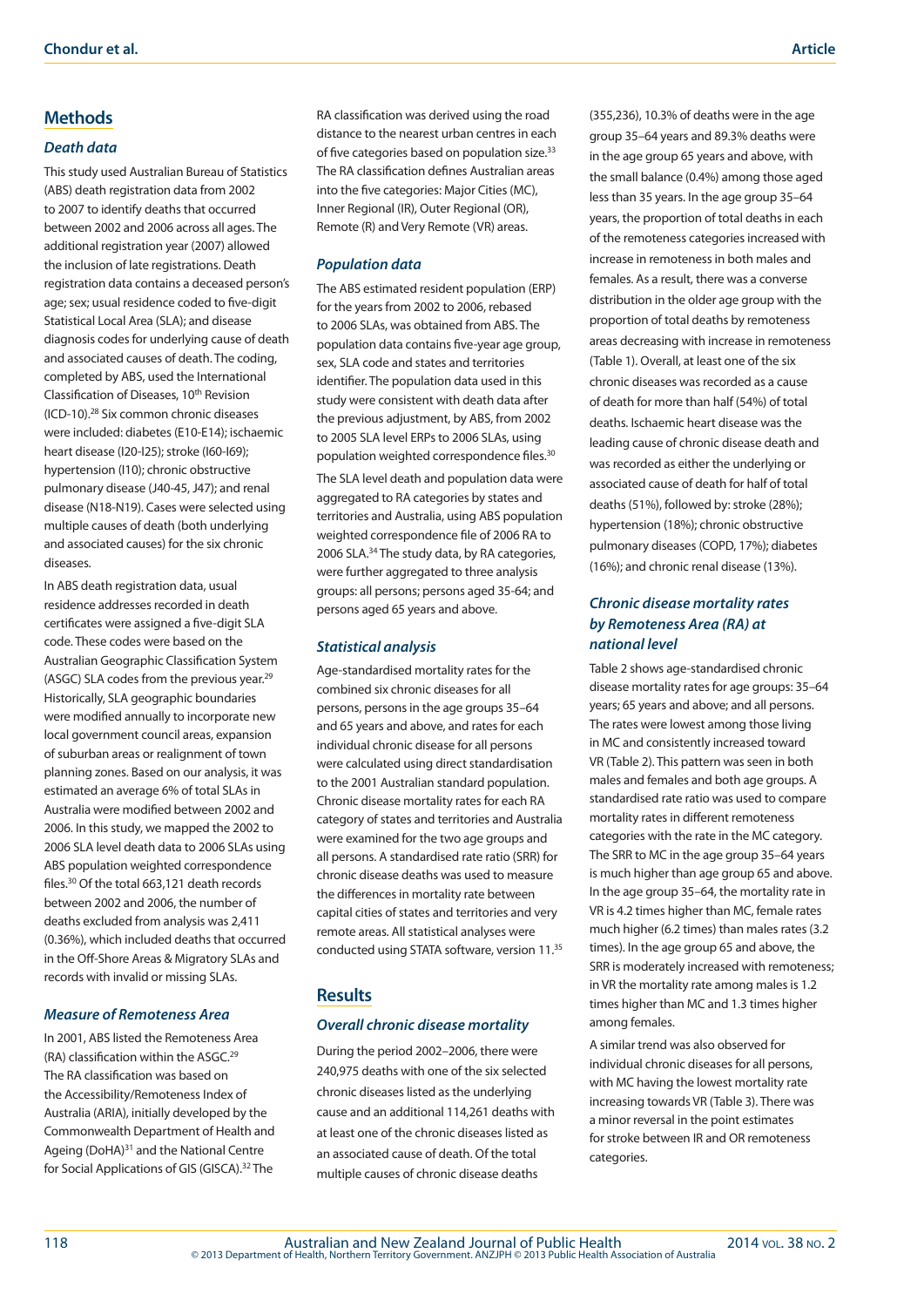#### *Chronic disease mortality rates by Remoteness Area (RA) for states and territories*

Age-standardised mortality rates for chronic diseases also varied across RAs within state and territories; again there was a general increase in mortality rates with increasing remoteness, with the exception of Victoria (Table 4). In Victoria, the point estimate for the R mortality rate was lower than either the IR or OR categories, though there was no statistical difference between the three categories. The greatest increase in mortality rate with increased remoteness was in the NT, where the VR mortality rate was 1.9 times higher than the Darwin area – classified as OR in remoteness categories.

## **Discussion**

Australia has among the lowest mortality rates in the world<sup>36</sup> with rates that have been consistently falling over the past century.37 The improvements in the early part of the century have been largely attributed to changes in living conditions while, more recently, improvements in health care have played an important role.38 However, the decline in mortality has not been shared equally by high and low socioeconomic groups.14 A mortality gap is also apparent based on the geographic variation of relative remoteness.17 The current study confirms that there is a marked gradient of increasing chronic disease mortality from major cities to remote and very remote areas of Australia. This pattern was observed in Australia as a whole, as well as within most states and territories, and for each of the six common chronic diseases. We estimate that, during the study period, there were a total of 11,900 deaths (3.3% of total) that may have been prevented if all remoteness categories had the same mortality rate as the MC category.

The authors are not aware of previous studies that are directly comparable with this study. Similar studies have been limited to either individual states or territories or Australia as a whole<sup>7,26,39-41</sup> and in most cases have excluded deaths for which locality was not available as a result of SLA boundary changes. We believe that this study provides nationally consistent results for chronic disease mortality differentials across remoteness categories and states and territories.

There are a number of possible reasons for the observed association between relative

Table 1: Number and proportion of chronic disease deaths for five remoteness categories<sup>a</sup> by age group and gender,

| 2002-2006, Australia. |                     |         |             |               |       |                |       |
|-----------------------|---------------------|---------|-------------|---------------|-------|----------------|-------|
|                       |                     |         | <b>Male</b> | <b>Female</b> |       | <b>Person</b>  |       |
|                       |                     | no      | %           | no            | %     | n <sub>o</sub> | %     |
| $<$ 35 years          | <b>Major Cities</b> | 581     | 0.5         | 367           | 0.3   | 948            | 0.4   |
|                       | <b>Inner Region</b> | 190     | 0.5         | 127           | 0.3   | 317            | 0.4   |
|                       | <b>Outer Region</b> | 102     | 0.5         | 73            | 0.4   | 175            | 0.5   |
|                       | Remote              | 41      | 1.5         | 26            | 1.4   | 67             | 1.5   |
|                       | <b>Very Remote</b>  | 66      | 4.8         | 19            | 2.0   | 85             | 3.7   |
|                       | Australia           | 978     | 0.5         | 604           | 0.3   | 1,582          | 0.4   |
| 35-64 years           | <b>Major Cities</b> | 15,303  | 13.4        | 6,547         | 5.6   | 21,850         | 9.5   |
|                       | <b>Inner Region</b> | 5,629   | 13.5        | 2,507         | 6.4   | 8,136          | 10.1  |
|                       | <b>Outer Region</b> | 3,291   | 16.5        | 1,362         | 8.2   | 4,653          | 12.8  |
|                       | Remote              | 704     | 26.5        | 328           | 17.4  | 1,032          | 22.7  |
|                       | <b>Very Remote</b>  | 573     | 41.4        | 361           | 38.2  | 934            | 40.1  |
|                       | Australia           | 25,500  | 14.2        | 11,105        | 6.3   | 36,605         | 10.3  |
| 65 years & above      | <b>Major Cities</b> | 98,410  | 86.1        | 109,960       | 94.1  | 208,370        | 90.1  |
|                       | <b>Inner Region</b> | 35,991  | 86.1        | 36,285        | 93.2  | 72,276         | 89.5  |
|                       | <b>Outer Region</b> | 16,541  | 83.0        | 15,103        | 91.3  | 31,644         | 86.8  |
|                       | Remote              | 1.915   | 72.0        | 1,526         | 81.2  | 3,441          | 75.8  |
|                       | <b>Very Remote</b>  | 744     | 53.8        | 564           | 59.7  | 1,308          | 56.2  |
|                       | Australia           | 153,602 | 85.3        | 163,447       | 93.3  | 317,049        | 89.3  |
| <b>All persons</b>    | <b>Major Cities</b> | 114,294 | 100.0       | 116,874       | 100.0 | 231,168        | 100.0 |
|                       | <b>Inner Region</b> | 41,810  | 100.0       | 38,919        | 100.0 | 80,729         | 100.0 |
|                       | <b>Outer Region</b> | 19,934  | 100.0       | 16,538        | 100.0 | 36,472         | 100.0 |
|                       | Remote              | 2,660   | 100.0       | 1,880         | 100.0 | 4,540          | 100.0 |
|                       | <b>Very Remote</b>  | 1,383   | 100.0       | 944           | 100.0 | 2,327          | 100.0 |
|                       | Australia           | 180,080 | 100.0       | 175,156       | 100.0 | 355,236        | 100.0 |

*a The Remoteness Area classification is based 2006 census year.*

*Selected chronic diseases are: diabetes (E10-E14); ischaemic heart disease (I20-I25); stroke (I60-I69); hypertension (I10);* 

*chronic obstructive pulmonary disease (J40-45, J47); and renal disease (N18-N19).*

#### Table 2: Age standardised chronic disease mortality rates (and 95%CI) for five remoteness categories<sup>a</sup> by age group **and gender, 2002-2006, Australia.**

|             |                     | <b>Male</b>                                |                      | <b>Female</b> |                       | <b>Person</b> |                      |
|-------------|---------------------|--------------------------------------------|----------------------|---------------|-----------------------|---------------|----------------------|
|             |                     | Rate                                       | 95% CI               | Rate          | 95% CI                | Rate          | 95% CI               |
|             |                     | Deaths per 100,000 population <sup>b</sup> |                      |               |                       |               |                      |
| 35-64 years | <b>Major Cities</b> | 113.7                                      | $(111.9 - 115.5)$    | 47.9          | $(46.7 - 49.1)$       | 80.5          | $(79.4 - 81.6)$      |
|             | <b>Inner Region</b> | 129.6                                      | $(126.2 - 133.0)$    | 57.9          | $(55.6 - 60.2)$       | 93.9          | $(91.8 - 95.9)$      |
|             | <b>Outer Region</b> | 151.8                                      | $(146.6 - 157.0)$    | 67.9          | $(64.3 - 71.5)$       | 111.5         | $(108.3 - 114.7)$    |
|             | Remote              | 210.0                                      | $(194.6 - 225.6)$    | 117.5         | $(104.8 - 130.2)$     | 168.1         | $(157.8 - 178.3)$    |
|             | Very Remote         | 368.3                                      | $(338.2 - 398.5)$    | 294.5         | $(264.1 - 324.9)$     | 335.5         | $(314.0 - 357.1)$    |
|             | Australia           | 124.7                                      | $(123.1 - 126.2)$    | 54.4          | $(53.5 - 55.5)$       | 89.6          | $(88.7 - 90.5)$      |
| 65 years &  | <b>Major Cities</b> | 2,721.0                                    | $(2,704.0 - 2738.0)$ | 2,078.0       | $(2,065.7 - 2090.3)$  | 2,353.4       | $(2,343.3-2363.5)$   |
| above       | <b>Inner Region</b> | 2,892.0                                    | $(2,862.2 - 2922.0)$ | 2,186.2       | $(2, 163.7 - 2208.7)$ | 2,502.4       | $(2,484.1 - 2520.6)$ |
|             | <b>Outer Region</b> | 3,011.0                                    | $(2,965.1 - 3056.9)$ | 2,216.2       | $(2,180.8-2251.5)$    | 2,585.4       | $(2,556.9 - 2613.8)$ |
|             | Remote              | 3,090.8                                    | $(2,952.4-3229.2)$   | 2,271.0       | $(2, 157.1 - 2385.0)$ | 2,672.2       | $(2,583.0-2761.5)$   |
|             | Very Remote         | 3,258.6                                    | $(3,025.0-3492.7)$   | 2,670.0       | $(2,449.5 - 2890.4)$  | 2,984.4       | $(2,822.6-3146.1)$   |
|             | Australia           | 2,796.8                                    | $(2,782.8-2810.8)$   | 2,118.2       | $(2, 107.9 - 2128.4)$ | 2,415         | $(2,406.6 - 2423.4)$ |
| All persons | <b>Major Cities</b> | 386.7                                      | $(384.5 - 388.9)$    | 280.2         | $(278.6 - 281.8)$     | 327.5         | $(326.2 - 328.9)$    |
|             | Inner Region        | 414.9                                      | $(410.9 - 418.9)$    | 297.9         | $(295.0 - 300.9)$     | 351.8         | $(349.4 - 354.3)$    |
|             | <b>Outer Region</b> | 438.4                                      | $(432.3 - 444.5)$    | 305.9         | $(301.2 - 310.6)$     | 369.3         | $(365.5 - 373.0)$    |
|             | Remote              | 473.4                                      | $(455.4 - 491.4)$    | 333.5         | $(318.4 - 348.5)$     | 404.0         | $(392.3 - 415.8)$    |
|             | Very Remote         | 563.7                                      | $(534.0 - 593.4)$    | 452.6         | $(423.7 - 481.5)$     | 512.4         | $(491.6 - 533.2)$    |
|             | Australia           | 400.8                                      | $(398.9 - 402.7)$    | 287.9         | $(286.6 - 289.2)$     | 339.0         | $(337.9 - 340.1)$    |

*a The Remoteness Area classification is based 2006 census year.*

*b Estimated Resident population for the year 2002-2006, rebased to 2006 Remoteness Areas.*

*Selected chronic diseases are: diabetes (E10-E14); ischaemic heart disease (I20-I25); stroke (I60-I69); hypertension (I10);* 

*chronic obstructive pulmonary disease (J40-45, J47); and renal disease (N18-N19).*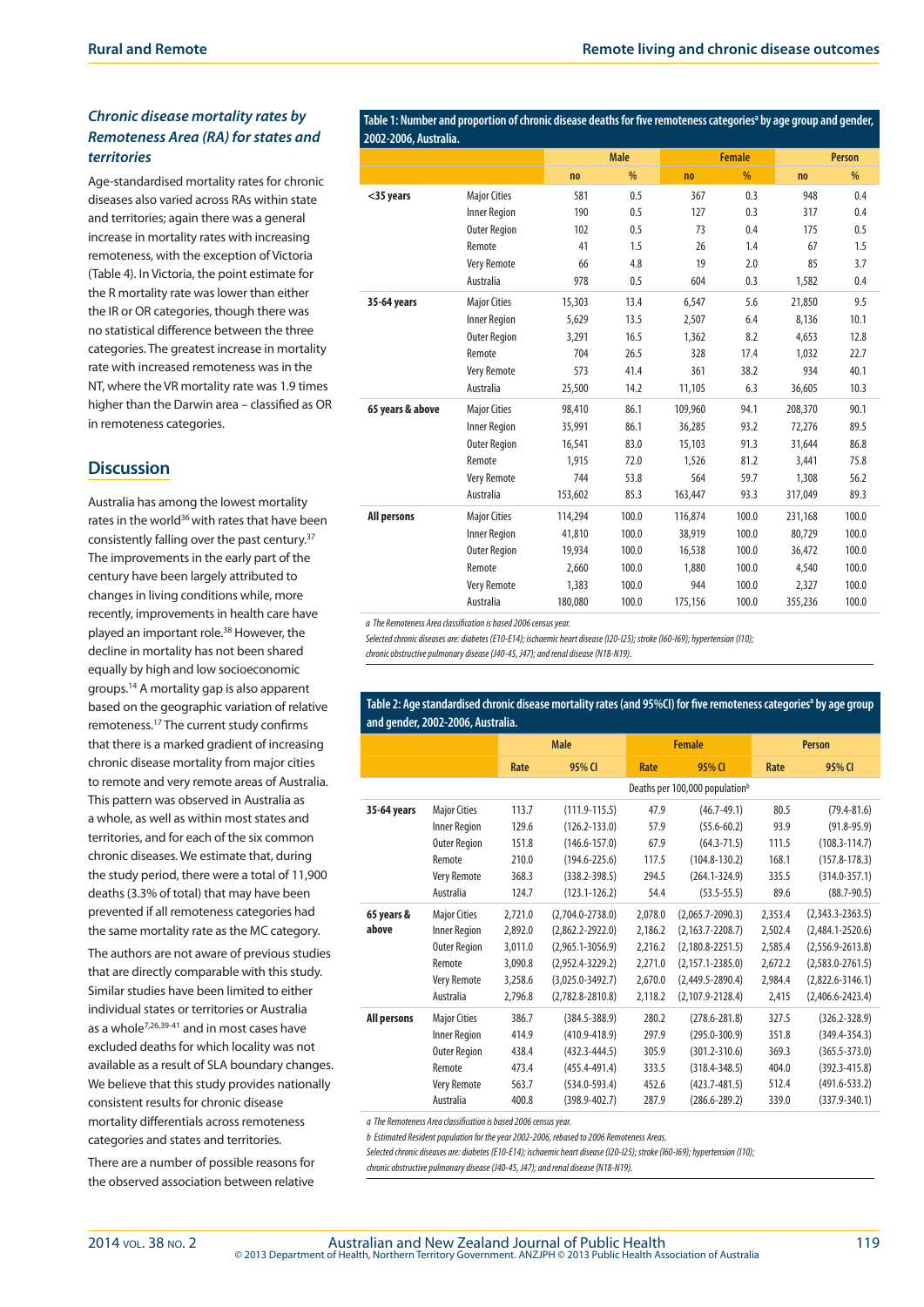remoteness and chronic disease mortality in Australia that may be related to either the context or the composition of the population. Firstly, shortages of healthcare professionals in rural and remote area present a serious challenge for access and continuity of healthcare delivery. In Australia, the distribution of health workforce remains geographically skewed, with concentrations of doctors and nurses in MC or IR areas much higher than R and VR areas.42 The shortage of general practitioners, medical specialists and dentists in remote and very remote areas will exacerbate the inequality

in resource allocation in the Medical Benefit Scheme, Pharmaceutical Benefit Scheme and dental services.43 Second, many studies have identified social and economic factors as one explanation of inequality in health. Socioeconomic status (SES) is one of the most reliable descriptors of health disparities, with people from low SES experiencing poorer health and higher mortality.5,40,41,44 It is likely that lower SES people in more remote areas are less likely to benefit from universal health care than those at the higher end of SES.14 A third explanation is the higher proportion of Indigenous people in VR areas. Indigenous

| 1990 - איז האט נכטווארט איז האט נוס אויר ווי וואר ווי דער אוויר אט נישטון כאשר נווויר שבער וויסגעון שונה איז ה |                     |                     |                      |                                            |                    |                        |
|----------------------------------------------------------------------------------------------------------------|---------------------|---------------------|----------------------|--------------------------------------------|--------------------|------------------------|
| 2002-2006, Australia.                                                                                          |                     |                     |                      |                                            |                    |                        |
| <b>Chronic diseases</b>                                                                                        | <b>Major Cities</b> | <b>Inner Region</b> | <b>Outer</b>         | Remote                                     | <b>Very Remote</b> | <b>Australia (AUS)</b> |
|                                                                                                                | (MC)                | (IR)                | <b>Regional (OR)</b> | (R)                                        | (VR)               |                        |
|                                                                                                                |                     |                     |                      | Deaths per 100,000 population <sup>b</sup> |                    |                        |
| <b>Diabetes</b>                                                                                                | 51.6                | 55.4                | 64.8                 | 84.1                                       | 139.7              | 54.5                   |
|                                                                                                                | $(51.1 - 52.1)$     | $(54.4 - 56.3)$     | $(63.3 - 66.4)$      | $(78.9 - 89.4)$                            | $(129.1 - 150.3)$  | $(54.1 - 54.9)$        |
| Ischaemic heart disease                                                                                        | 169.6               | 180.1               | 183.8                | 190.7                                      | 222.3              | 174                    |
|                                                                                                                | $(168.6 - 170.6)$   | $(178.4 - 181.8)$   | $(181.1 - 186.4)$    | $(182.6 - 198.7)$                          | $(208.8 - 235.7)$  | $(173.2 - 174.8)$      |
| <b>Stroke</b>                                                                                                  | 93.3                | 95.2                | 93.9                 | 96.5                                       | 106.1              | 94                     |
|                                                                                                                | $(92.5 - 94.0)$     | $(94.0 - 96.5)$     | $(92.0 - 95.8)$      | $(90.7 - 102.4)$                           | $(96.2 - 116.0)$   | $(93.4 - 94.6)$        |
| Hypertension                                                                                                   | 59.7                | 60.8                | 67.0                 | 78.2                                       | 96.7               | 61.1                   |
|                                                                                                                | $(59.1 - 60.3)$     | $(59.8 - 61.8)$     | $(65.4 - 68.7)$      | $(73.0 - 83.4)$                            | $(87.5 - 105.8)$   | $(60.6 - 61.6)$        |
| Chronic obstructive                                                                                            | 53.6                | 62.8                | 71.0                 | 81.3                                       | 113.5              | 57.9                   |
| pulmonary disease                                                                                              | $(53.0 - 54.1)$     | $(61.8 - 63.8)$     | $(69.4 - 72.7)$      | $(76.0 - 86.5)$                            | $(103.5 - 123.6)$  | $(57.4 - 58.4)$        |
| Renal                                                                                                          | 44.3                | 45.0                | 48.0                 | 60.3                                       | 92.5               | 46.6                   |
|                                                                                                                | $(43.8 - 44.8)$     | $(44.2 - 45.9)$     | $(46.7 - 49.4)$      | $(55.8 - 64.9)$                            | $(83.7 - 101.3)$   | $(46.2 - 47.0)$        |

**Table 3: Age standardised mortality rates (and 95% CI) for six chronic diseases by remoteness category,a**

*a The Remoteness Area classification is based 2006 census year.*

*b Estimated Resident population for the year 2002-2006, rebased to 2006 Remoteness Areas.*

#### **Table 4: Age standardised chronic disease mortality rates (and 95% CI) for States and Territories by remoteness category,a 2002-2006, Australia.**

|                                                                | <b>Major Cities</b>                        | <b>Inner Regional</b>      | <b>Outer Regional</b>      | <b>Remote</b>              | <b>Very Remote</b>         |  |  |
|----------------------------------------------------------------|--------------------------------------------|----------------------------|----------------------------|----------------------------|----------------------------|--|--|
|                                                                | (MC)                                       | (IR)                       | (OR)                       | (R)                        | (VR)                       |  |  |
|                                                                | Deaths per 100,000 population <sup>b</sup> |                            |                            |                            |                            |  |  |
| New South Wales &                                              | 336.3                                      | 351.9                      | 366.3                      | 448.9                      | 490.3                      |  |  |
| <b>Australian Capital Territory</b>                            | $(334.1 - 338.6)$                          | $(347.9 - 356)$            | $(359.2 - 373.5)$          | $(415.9 - 481.9)$          | $(390 - 590.5)$            |  |  |
| Victoria <sup>c</sup>                                          | 323.5<br>$(321 - 326.1)$                   | 360.6<br>$(355.7 - 365.4)$ | 369.6<br>$(360.3 - 378.8)$ | 349.3<br>$(286.8 - 411.7)$ |                            |  |  |
| <b>Oueensland</b>                                              | 328.4                                      | 352.1                      | 367.7                      | 409.2                      | 479.5                      |  |  |
|                                                                | $(325 - 331.7)$                            | $(346.6 - 357.6)$          | $(360 - 375.3)$            | $(385.6 - 432.8)$          | $(446.6 - 512.5)$          |  |  |
| South Australia                                                | 323.9                                      | 311.4                      | 379.8                      | 360.6                      | 451.5                      |  |  |
|                                                                | $(319.7 - 328.1)$                          | $(300.8 - 322)$            | $(368.3 - 391.3)$          | $(337.1 - 384.1)$          | $(395 - 508.1)$            |  |  |
| Western Australia                                              | 308.4                                      | 304                        | 331.5                      | 357.6                      | 436.5                      |  |  |
|                                                                | $(304.2 - 312.6)$                          | $(294.3 - 313.6)$          | $(319.2 - 343.8)$          | $(335 - 380.1)$            | $(396.9 - 476.1)$          |  |  |
| Tasmania <sup>d</sup>                                          |                                            | 380.6<br>$(371.7 - 389.5)$ | 392.9<br>$(379.7 - 406.1)$ | 417.2<br>$(351 - 483.4)$   | 450.2<br>$(343.2 - 557.2)$ |  |  |
| Northern Territory <sup>e</sup>                                |                                            |                            | 382<br>$(356.7 - 407.4)$   | 495.3<br>$(453.1 - 537.5)$ | 711<br>$(656.1 - 766)$     |  |  |
| Australia                                                      | 327.5                                      | 351.8                      | 369.3                      | 404.0                      | 512.4                      |  |  |
| a The Remoteness Area classification is hased 2006 census year | $(326.2 - 328.9)$                          | $(349.4 - 354.3)$          | $(365.5 - 373.0)$          | $(392.3 - 415.8)$          | $(491.6 - 533.2)$          |  |  |

*b Estimated Resident population for the year 2002-2006, rebased to 2006 Remoteness Areas.*

*c There were no VR category areas in Victoria.*

*d There were no MC category areas in Tasmania. Hobart is classified as an IR remoteness area.*

*e There were no MC and IR category areas in the Northern Territory. Darwin is classified as an OR remoteness area.* 

*Selected chronic diseases are: diabetes (E10-E14); ischaemic heart disease (I20-I25); stroke (I60-I69); hypertension (I10); chronic obstructive pulmonary disease (J40-45, J47); and renal disease (N18-N19).*

Australians have a significant gap in health outcomes<sup>15,46</sup> and make up 47.4% of the total population in VR areas, compared to 15.2% in R areas, 5.8% in OR, 2.7% in IR and 1.2% in  $MC<sup>45</sup>$ 

There are a number of limitations to the study. The first is that the study depends on the reliability of death certificate data and subsequent cause of death coding.47 This limitation is offset by the strict coding conventions applied to the national deaths dataset and our use of multiple causes of death.48 Second, the study data is unlinked and numerator (mortality) and denominator (population) data came from different sources, for which there may be some inconsistency in SLA coding between different versions of ASGC available over the study period. This study minimised the misclassification, due to differences in SLA coding, by rebasing individual year datasets to 2006 SLAs. This approach may underestimate real differences at SLA, sex or age group level; however, this analysis was based on data aggregated to RA category, minimising the effect on the final results. A third limitation is that RA categories used in this study were based on the ABS 2006 Census, and calculated using road distance to the nearest service location, and extrapolated to Collection District (CD)<sup>29</sup> and SLA geographic areas. This approach provides a useful summary measure but may underestimate the true extent of remoteness, particularly in larger SLAs. A fourth limitation is that Indigenous status was not included in the analysis, as it is not available in death data for all states and territories. This precluded the examination of the separate effect of Indigenous status on the differences in mortality across remoteness categories. A final limitation is that the study was unable to report mortality from 2007 onwards because of changes in the administrative responsibility for release of the national cause of death unit record file. Changes in health service funding, workforce and policies may have affected chronic disease mortality rates in recent years.49,50

### **Conclusion**

This study shows that more remote areas have a much higher chronic disease mortality rate than less remote areas, and that there is a gradient of increasing chronic disease mortality with increasing remoteness. This gradient also exists for individual chronic